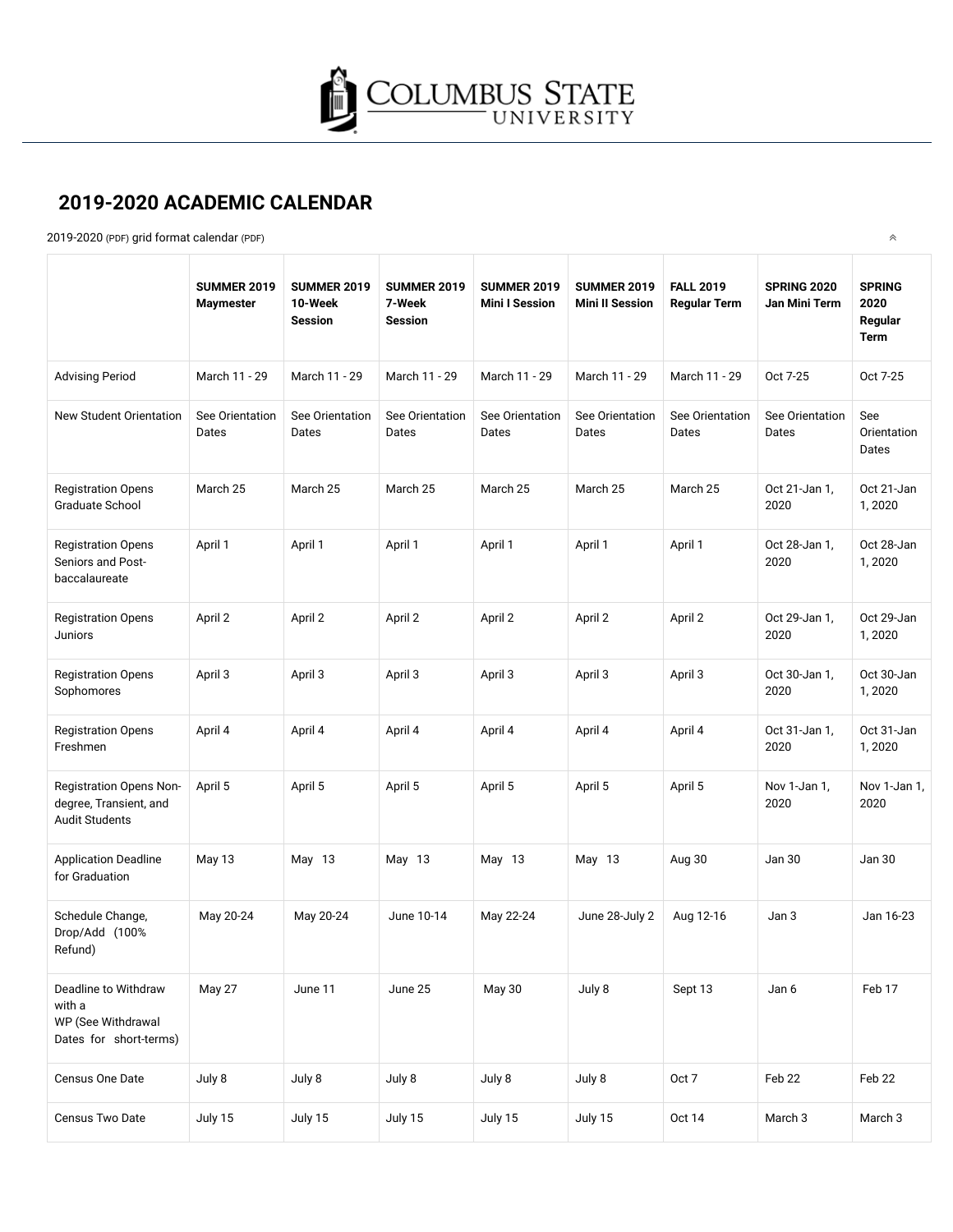|                                                                 | <b>SUMMER 2019</b><br><b>Maymester</b>                       | <b>SUMMER 2019</b><br>10-Week<br><b>Session</b>                       | <b>SUMMER 2019</b><br>7-Week<br><b>Session</b> | <b>SUMMER 2019</b><br><b>Mini I Session</b>                           | <b>SUMMER 2019</b><br><b>Mini II Session</b> | <b>FALL 2019</b><br><b>Regular Term</b>                                                                                   | <b>SPRING 2020</b><br>Jan Mini Term                                                                                                                              | <b>SPRING</b><br>2020<br>Regular<br><b>Term</b>                                                                                      |  |
|-----------------------------------------------------------------|--------------------------------------------------------------|-----------------------------------------------------------------------|------------------------------------------------|-----------------------------------------------------------------------|----------------------------------------------|---------------------------------------------------------------------------------------------------------------------------|------------------------------------------------------------------------------------------------------------------------------------------------------------------|--------------------------------------------------------------------------------------------------------------------------------------|--|
| Holiday (no classes)                                            | May 27<br><b>Memorial Day</b>                                | <b>May 27</b><br><b>Memorial Day</b><br>July 4<br>Independence<br>Day | July 4<br>Independence<br>Day                  | <b>May 27</b><br><b>Memorial Day</b><br>July 4<br>Independence<br>Day | July 4<br>Independence<br>Day                | Sept 2 Labor<br>Day<br>Oct 10-11 Fall<br><b>Break</b><br>Nov 23-29<br>Thanksgiving                                        |                                                                                                                                                                  | Jan 20 MLK<br>Holiday<br>Mar 14-20<br>Spring<br><b>Break</b>                                                                         |  |
| Classes Begin                                                   | <b>May 20</b>                                                | May 20                                                                | June 10                                        | May 20                                                                | June 26                                      | Aug 12                                                                                                                    | Jan 2<br>(Class meeting<br>dates: Jan 2, 3,<br>4, 6, 7, 8, 9, 10,<br>11, 13, 14, 15)<br><b>Standard Class</b><br><b>Meeting Time</b>                             | <b>Jan 16</b>                                                                                                                        |  |
| Midterm<br>Exams (See Grades by<br>Terms for short-terms)       | May 29-31                                                    | June 26 - 28                                                          | July 8 - 10                                    | June 5 - 7                                                            | July 10 - 12                                 | Sept 30 - Oct 2                                                                                                           | Jan 7-9                                                                                                                                                          | Mar 11-13                                                                                                                            |  |
| Midterm Grades Due<br>(See Grades by<br>Terms for short-terms)  | June 5                                                       | July 3                                                                | July 12                                        | June 12                                                               | July 17                                      | Oct 7                                                                                                                     | Jan 10                                                                                                                                                           | Mar 23                                                                                                                               |  |
| Last Class Meeting Day<br>* must also meet on<br>final exam day | June 8                                                       | July 30                                                               | July 29                                        | June 24                                                               | July 31                                      | MWF Nov 20<br>MW Nov 18<br>TR Nov 19<br>M only Nov 18<br>T only Nov 12<br>W only Nov 13<br>R only Nov 21<br>F only Nov 22 | Jan 15                                                                                                                                                           | Regular<br>instruction<br>ends on<br>May 9 for<br>courses<br>transformed<br>from F2F to<br>online due<br>to COVID-19<br>disruptions. |  |
| Study Day                                                       | N/A                                                          | N/A                                                                   | N/A                                            | N/A                                                                   | N/A                                          | Dec 2                                                                                                                     | N/A                                                                                                                                                              | N/A                                                                                                                                  |  |
| * Final Exams                                                   | <b>Last Class</b>                                            | <b>Last Class</b>                                                     | July 30-31, Aug<br>$\mathbf{1}$                | <b>Last Class</b>                                                     | Last Class                                   | Dec 3-7                                                                                                                   | Last Class                                                                                                                                                       | Revised to<br>May 11-14<br>due to<br>COVID-19<br>disruptions.                                                                        |  |
| Grades are<br>Due (See Grades by<br>Terms for short-terms)      | June 12 by<br>12:00 p.m.                                     | Aug 1 by 12:00<br>p.m.                                                | Aug 6 by 8:00<br>a.m.                          | June 26 by<br>12:00 p.m.                                              | Aug 2 by 12:00<br>p.m.                       | Dec 10 by 8:00<br>a.m.                                                                                                    | Jan 17 by<br>12:00 p.m.                                                                                                                                          | May 18 by<br>12:00p.m.                                                                                                               |  |
| Grades are Official                                             |                                                              |                                                                       |                                                |                                                                       |                                              |                                                                                                                           |                                                                                                                                                                  |                                                                                                                                      |  |
| <b>Graduation Ceremony</b>                                      | <b>Fall Graduation Ceremonies:</b><br>December 13 & 14, 2019 |                                                                       |                                                |                                                                       |                                              |                                                                                                                           | <b>Spring Graduation</b><br>Ceremonies:<br><b>Traditional Spring 2020</b><br>Ceremonies canceled due to<br>COVID-19, but further<br>information to be announced. |                                                                                                                                      |  |